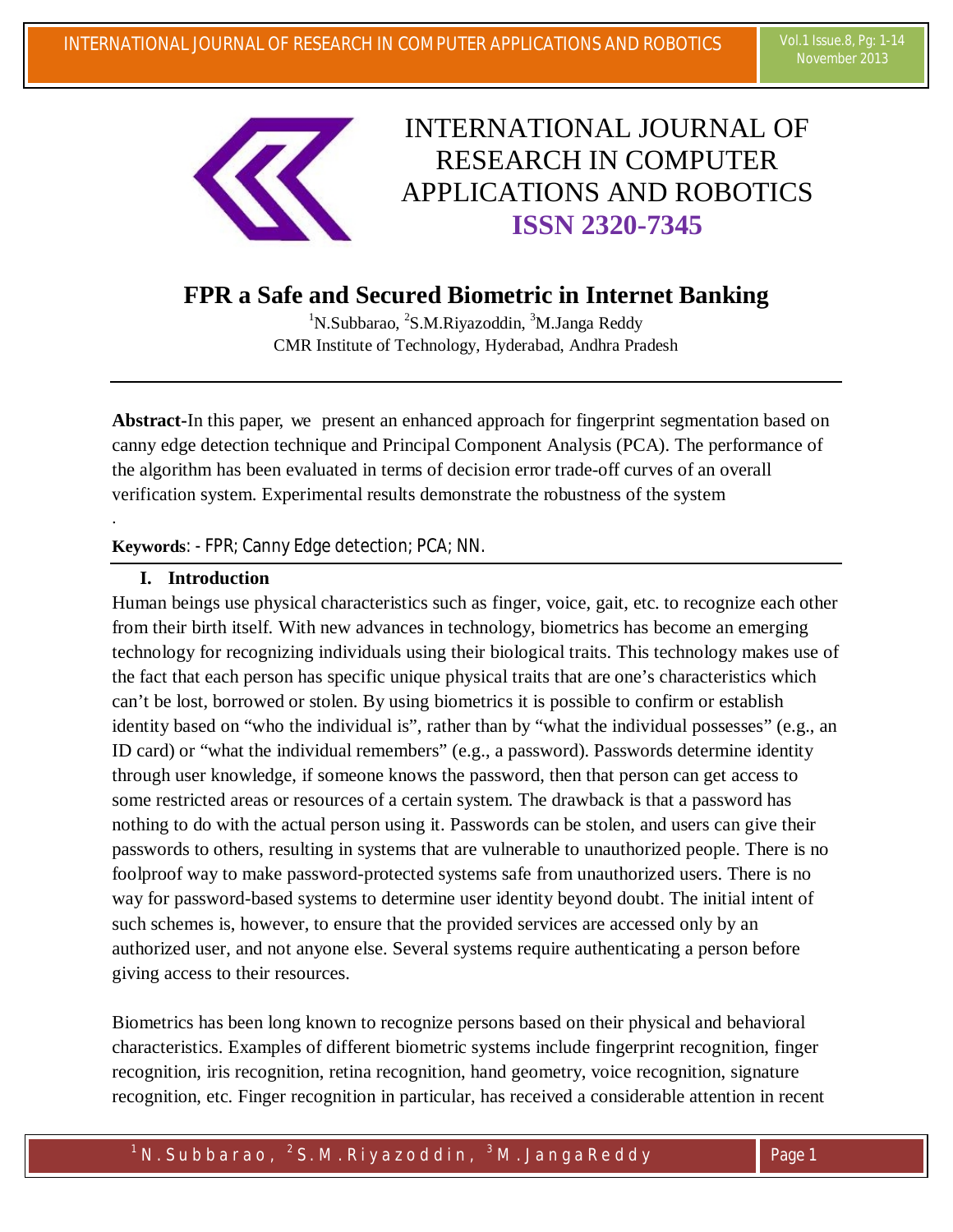years both from the industry and the research communities. The real-life challenge here is the identification of individuals in everyday settings, such as offices or living-rooms. The dynamic, noisy data involved in this type of task is very different to that used in typical computer vision research, where specific constraints are used to limit variations. Historically, such limitations have been essential in order to limit the computational burden required to process, store and analyze visual data. However, enormous improvements in computers in terms of speed of processing and size of storage media, accompanied by progress in statistical techniques, is making it possible to realize such complex systems.

# **Applications**

- 1. **Commercial** applications such as computer network login, electronic data security, ecommerce, Internet access, ATM, credit card, physical access control, cellular phone, PDA, medical records management, distance learning, etc.,
- 2. **Government** applications such as national ID card, correctional facilities, driver's license, social security, welfare-disbursement, border control, passport control, etc., and
- 3. **Forensic applications** such as corpse identification, criminal investigation, terrorist identification, parenthood determination, missing children, etc.

Finger recognition has received considerable interest as a widely accepted biometric, because of the ease in collecting finger images of persons. Finger recognition is being used in various applications like crowd surveillance, criminal identification, and criminal record, access to entry etc. Finger recognition developers, however, have to consider a number of major issues before finger recognition systems become standard systems. The requirements for a useful, commercial finger recognition and identity logging system, for small groups of known individuals in busy unconstrained environments, (such as domestic living rooms or offices) can be split into several groups:

- 1. General requirements that need to be satisfied by all components of the system,
- 2. Acquisitions requirements concerned with monitoring and extraction,
- 3. Finger recognition requirements for the recognition stage, and
- 4. Identity requirements which are concerned with how the recognition output is used.

#### **II. Literature Survey**

**Neeta et.al.(2010)** proposed alignment-based elastic matching algorithm is capable of finding the correspondences between minutiae without resorting to exhaustive research. In this work is based on the concept of segmentation using Morphological operations, minutia marking by especially considering the triple branch counting, minutia unification by decomposing a branch into three terminations and matching in the unified x-y coordinate system. After a 2-step transformation in order to increase the precision of the minutia localization process and elimination of spurious minutia with higher accuracy. There is a scope of further improvement in terms of efficiency and accuracy which can be achieved by improving the hardware to capture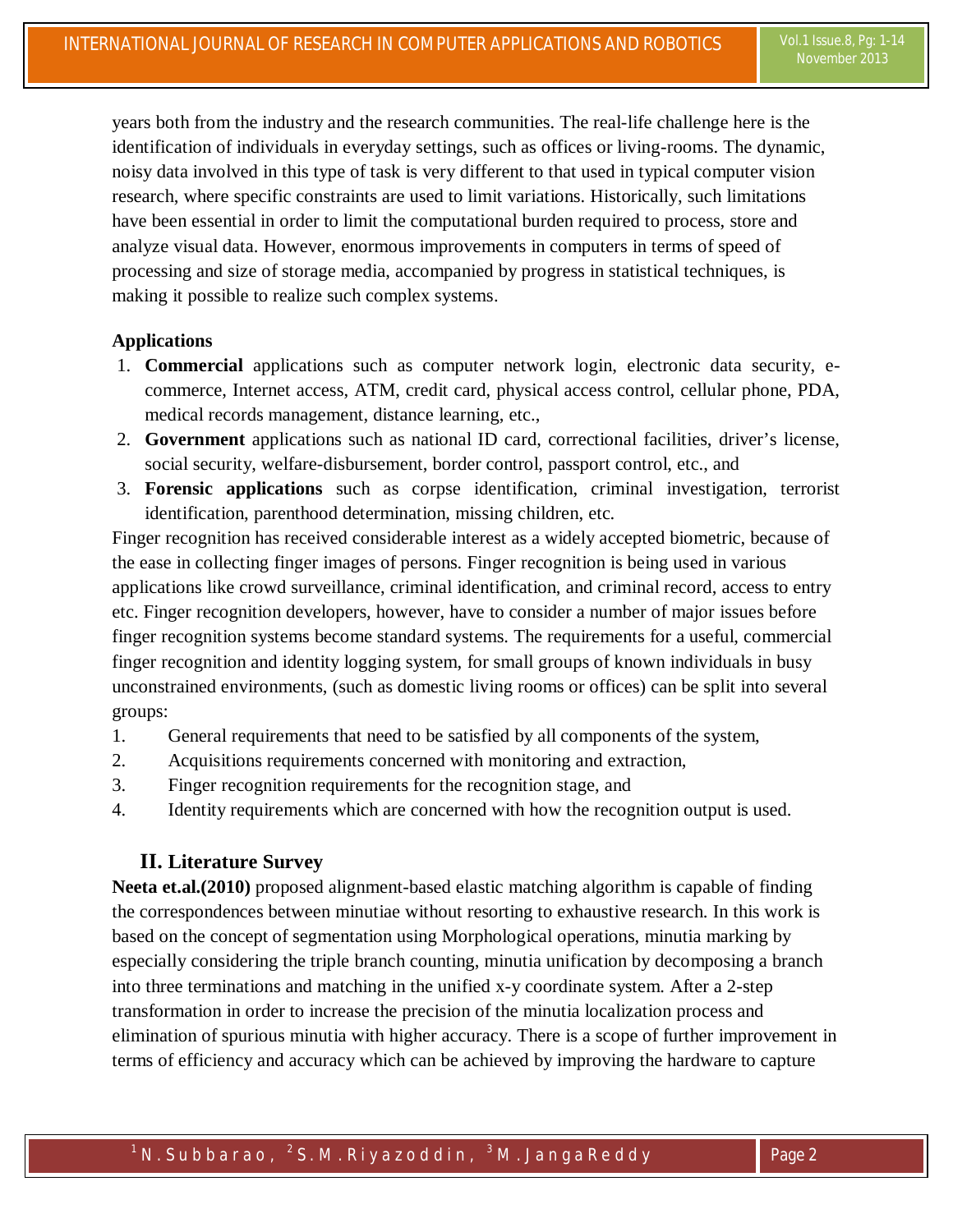the image or by improving the image enhancement techniques. So that the input image to the thinning stage could be made better this could improve the future stages and the final outcome. **Shashi et.al.(2010)** proposed Fingerprint Verification based on fusion of Minutiae and Ridges using Strength Factors in which the minutiae and ridge methods are combined. In FVMRSF method in the pre-processing stage the Fingerprint is Binarized and Thinned. The Minutiae Matching Score is determined using Block Filter and Ridge matching score is estimated using Hough Transform. The strength factors *Alpha (α)* and *Beta (β)* are used to generate Hybrid matching score for matching of fingerprints. Then the minutiae and the ridge parameters are fused using the Strength Factors to improve the performance. But the performance could have been improved by adding the wavelet transform as it helps in compact fingerprint recognition. **Kazuya et.al.(2010)** proposed a method to select pixels used for camera identification according to the texture complexity to improve the accuracy of camera identification. In this method camera identification accuracy is reduced by the image processing engine such as motion blur correction, contrast enhancement, and noise reduction. Also suggested a method for improving the identification accuracy by the image restoration method. In this paper, we have shown the improved camera identification method. The identification accuracy is improved by selecting pixels used for correlation calculation according to the texture complexity. And the identification

accuracy is also improved by the image restoration which restores the PNU noise varied by the image processing engine. But still there is big concern to have a systematic method to correctly estimate the restoration function. is left to the future work.

**Miroslav et.al.(2010)** developed a fast algorithm for finding if a given fingerprint already resides in the database and for determining whether a given image was taken by a camera whose fingerprint is in the database. Here they realized that in worst-case complexity is still proportional to the database size but does not depend on the sensor resolution. The algorithm works by extracting a digest of the query fingerprint formed by the most extreme 10,000 fingerprint values and then approximately matches their positions with the positions of pixels in the digests of all database fingerprints. The algorithm requires a sparse data structure that needs to be updated with every new fingerprint included in the database. The algorithm is designed to make sure that the probability of a match and false alarm for the fast search is identical to the corresponding error probabilities of the direct brute-force search. After that they also claim that the fast algorithm does not rely on any structure or special properties of the fingerprints in the database. Hence it can be utilized in any application where a database contains *n*-dimensional elements and *n* is a fixed large number. The only requirement is that the elements consist of real numbers or integers from a large range. But integers from a small range would lead to ill-defined ranks. An extreme case when the rank correlation and consequently, the fast search algorithm cannot be used, are binary vectors.

**Sara et.al. (2010)** suggested a reliable authentication mechanism which is not dependent on a series of characters, but rather on a technology that is unique and only possessed by the individual called Finger ID. This technique is aims to promote the convenience for the internet user since he/she will not have to remember multiple passwords for a multiple number of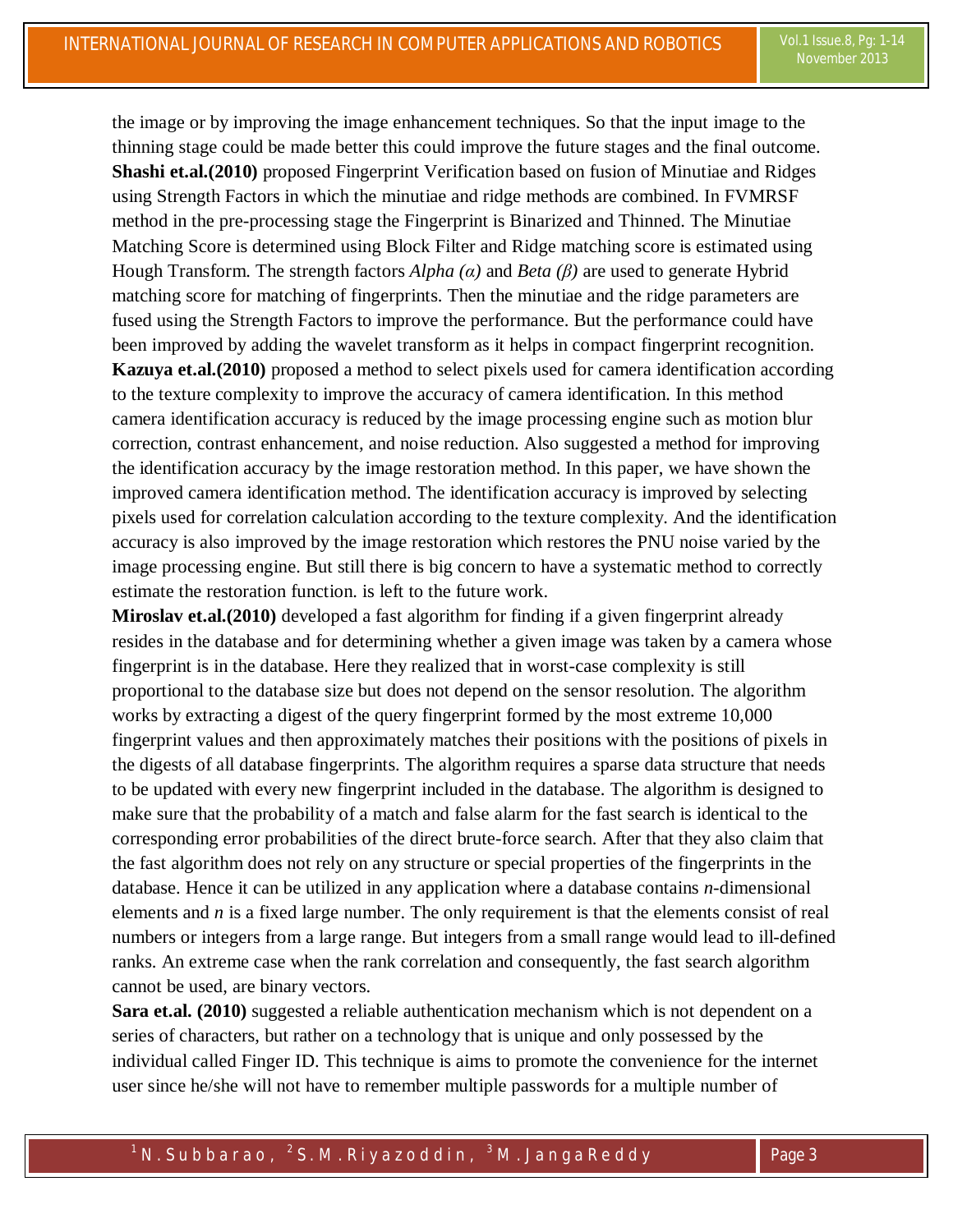accounts. The accessibility, usability and security guidelines have been tested on the Fingered website and browser by means of numerous activities and found that the web accounts a more secure, accessible and usable one. But this increases the cost of the system.

**Chandra et.al. (2011)** proposed a method how to get a noise-free fingerprint image they proposed the finger print classifications, characteristics and pre-processing techniques. Where they applied the histogram on 256 gray scale finger print image with the default threshold value; then the histogram-equalized image is obtained. Next, histogram-equalized image is given under the binarization process. Finally the binarized fingerprint image is filtered with the implementation of the Median filtering technique in order to produce the noise free image. The comparison of the median filtered image with the original noisy image shows the depth of the noise spread in the original image. Their experimental result shows the noise rate which was eliminated in the input fingerprint image and quality of the filtered image using the Statistical – Correlation tool.

**Bay ram et.al. (2012)** proposed a method to represent sensor fingerprints in binary-quantized form as the large size and random nature of sensor fingerprints makes them inconvenient to store. In their work they analyzed the change in the performance caused due to loss of information due to binarization. Hence, binarization of sensor fingerprints is an effective method that offers considerable storage gain and complexity reduction without a significant reduction in fingerprint matching accuracy. But this will not be effective for noisy or information lost fingerprints leading to the misclassification.

Yoon et.al.(2012) proposed an algorithm based on the features extracted from the orientation field and minutiae satisfies the three essential requirements for alteration detection algorithm:1) fast operational time, 2) high true positive rate at low false positive rate, and 3) ease of integration into AFIS. The proposed algorithm and the NFIQ criterion were tested on a large public domain fingerprint database (NIST SD14) as natural fingerprints and an altered fingerprint database provided by a law enforcement agency.

**Romany et.al.(2012)** proposed a new technique to fingerprint recognition based a window that contain core point this window will be input ANN system to be model. This method is adaptive singular point detection method that increases the accuracy of the algorithm. This robust method for locating the core point of a fingerprint. The global threshold reduces chances of falsely locating a core point due to presence of discontinuities like scars or wrinkles, which may occur in the existing processes. Since the detection is based on a global threshold, the method only gives us an approximate location of the core point. For exact detection of the core point, we use the geometry of region technique over a smaller search window using ANN. They show that as image size window that contain core point in center decreases the system performance also decrease but not the size but also the number of minutiae.

#### **III .Fingerprint Classification Algorithm**

In this section, we introduce a basic version of the algorithm for fingerprint classifying (FPC), which has as preliminary input a database of fingerprint images (Train Database).A test fingerprint image (Test Database) is then entered, and the algorithm returns whether or not the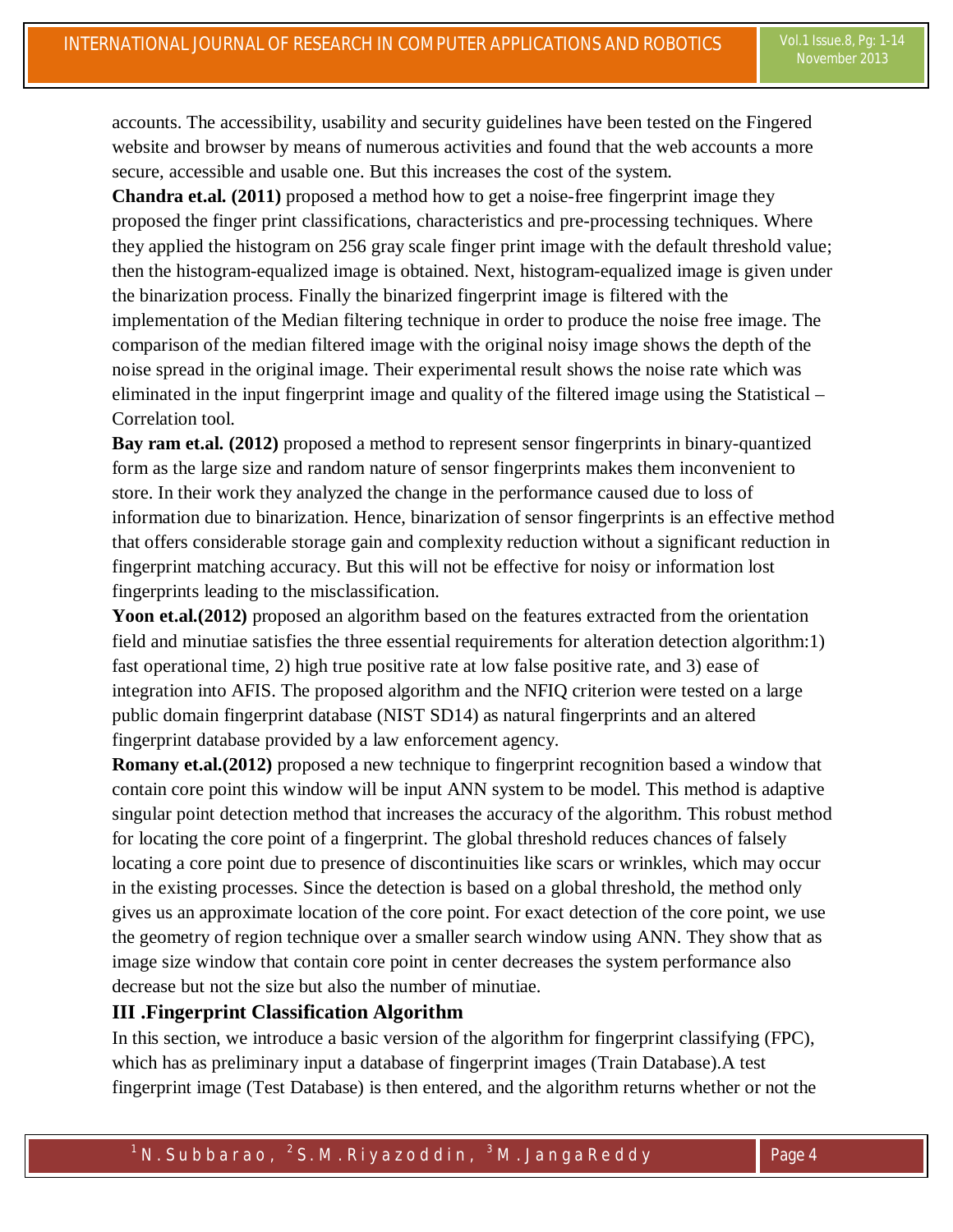test image is in the stored fingerprint bank. The steps followed in this process of classification are

- a. Store previously the fingerprint database denoted by
- b. Build the image space by using the PCA technique;
- c: Acquire and project the fingerprint testing image into image space;
- d. Define a criterion for classifying the (*IX*);
- e. Decide whether *the test image belongs* or not to the stored base.



#### **1. Building Image Space Using PCA**

Principal Component Analysis (PCA) [3] is a statistical technique used to transform dimensions of the space from a higher one to a lower. It helps to find patterns in data. It uses standard deviation, mean value, variance, covariance and matrix algebra concepts from statistics and mathematics. As image is a high dimension data. Work with images is high source demanding and complex. All the image data is represented in the form of long vectors. It has two methods covariance and correlation.

Let we have a data set  $S = \{s1, s2, s3, Sn\}$  then mean denoted by SM will be.

$$
SM = \sum S_i / n \qquad i = 1, 2, 3, \dots, n \qquad (2.1)
$$

Standard deviation SD will be as

$$
SD = \sqrt{(S_i - SM)^2 / n - 1} \qquad i = 1, 2, 3, \dots, n \, (2.2)
$$

Variance is very similar to the standard deviation and the formula for the data set S can be calculated as

$$
Var(S) = \sum (S_i - SM)^2 / n - 1 \ i = 1, 2, 3, \dots, n \tag{2.3}
$$

Covariance another term is used in statistics. Standard Deviation and Variance deal with one dimensional data where as the Covariance is similar measures between 2 dimensional data. Let consider S and L two data sets then the covariance will be as.

$$
Cov(S) = \sum (S_i - SM)(L - LM)/n - 1 \quad i = 1, 2, 3, \dots, n \tag{2.4}
$$

If covariance is calculated for one dimensional data then it will be equal to the variance [27].

 $^{\text{1}}$  N . Subbarao,  $^{\text{2}}$  S . M . Riyazoddin,  $^{\text{3}}$  M . JangaReddy  $\qquad \qquad \qquad$  Page 5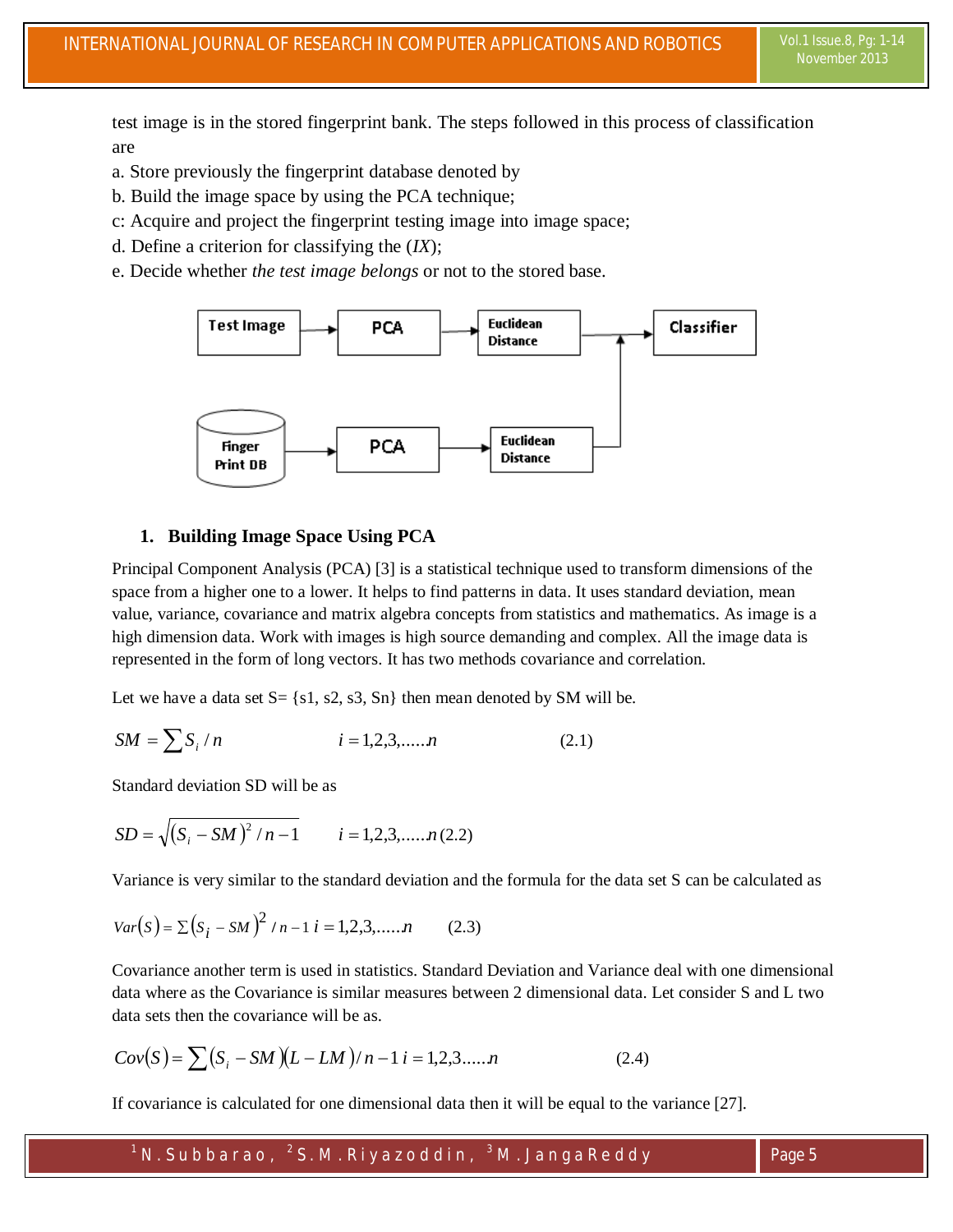Principal Component Analysis is defined as a dimensionality reduction technique which transforms a random vector say x, say of size *n*, to a random vector of y, say of size *k* where *k* is chosen smaller than *n*. This transformation is defined below:

#### **2. Calculating the Eigen Values and Eigen Vectors**

Let  $e_i$  and  $\lambda_i = 1, 2, \dots, n$  be the eigenvectors and corresponding Eigen values of the covariance matrix  $C_X$  of the random vector x (where λ1, λ2 ……λn). Since we know that x takes real values (e.g. image data). The covariance matrix  $C_X$  is real and symmetric. It follows that the Eigen values of  $C_X$  are real. A transformation matrix is formed whose columns are the eigenvectors of  $C_X$  which is given by:

$$
[e_1, e_2, \dots, e_n]
$$
 (2.5)

Principal Component Analysis is defined by a transformation obtained as follows:

$$
y = WT (x - mx)
$$
 (2.6)

The transformation given by equation 2.6 has several important properties.

The first property we examine here is the covariance matrix of the random vector y. This is defined as

$$
C_y = E[(y - my)(y - my)^T]
$$
 (2.7)

Where m*y* is equal to zero vector 0, since:

$$
my = E[y]
$$
  
=  $E[W^T (x - mx)]$   
=  $W^T E[x] - W^T m$   
= 0 (2.8)

By substituting 2.6 and 2.8 into 2.7 gives the following expression for  $C_\gamma$  in terms of  $C_\chi$ 

$$
C_y = E(W^T x - W^T mx)(W^T x - W^T mx)^T
$$
  

$$
= E[W^T (x - mx)(x - mx)^T]W
$$
  

$$
= W^T E[(x - mx)(x - mx)^T]W
$$
  

$$
= W^T C_x W
$$
 (2.9)

# $^{\text{1}}$  N . Subbarao,  $^{\text{2}}$  S . M . Riyazoddin,  $^{\text{3}}$  M . JangaReddy  $\qquad \qquad \qquad$  Page 6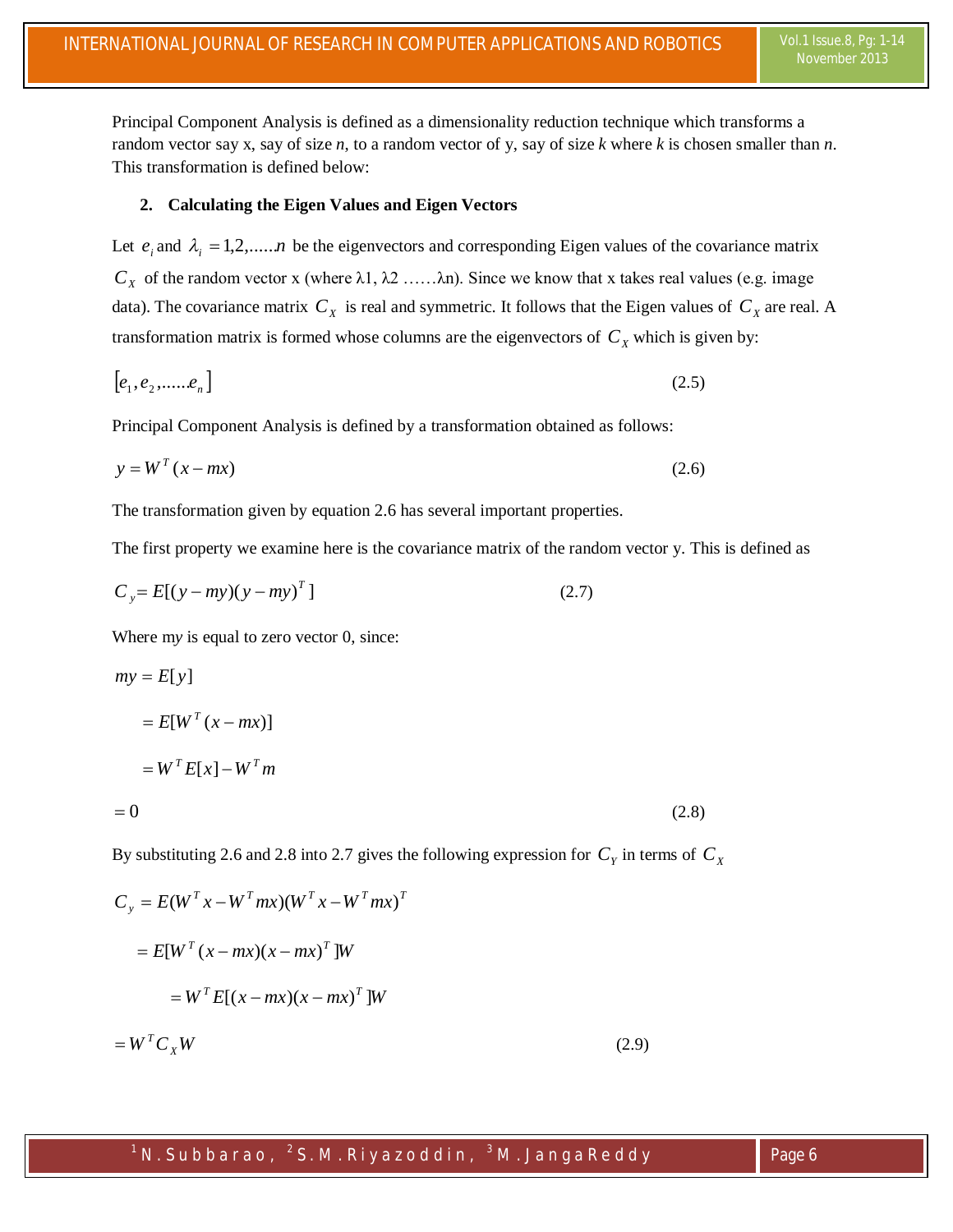It is shown by Lawley and Maxwell [30] that  $C<sub>y</sub>$  is a diagonal matrix with elements equal to the Eigen values of  $C_X$  that is  $\lambda$ 



This is an important property, since the terms other than the main diagonal are 0; the elements of y are uncorrelated. In addition, each Eigen value  $\lambda_i$  is equal to the variance of the *i*<sup>th</sup> element of y.

The second important property deals with reconstruction of random vector x from random vector y. Since we consider x whose observations are real, the covariance matrix  $C_X$  is real. It follows that the set of eigenvectors of  $C_X$  form an orthonormal basis  $W^{-1} = W^T$  Using this property, x can be reconstructed from y by using the relation:

$$
x = W_y + m_x \tag{2.10}
$$

Suppose, however, that instead of using all eigenvectors of  $C_X$ , we construct W from the first k eigenvectors corresponding to the largest Eigen values. The y vector will then be k dimensional and the reconstruction giving by equation follows:

$$
\hat{X} = W_k y + mx \tag{2.11}
$$

 $\hat{X}$  Represents an approximation of x obtained from the transformation matrix W composed of first k eigenvectors of  $C_\chi$ .

3. Euclidean Distance for FPC

The mean square error between x and  $\hat{X}$  is given by the expression [30]:

$$
e_{ms} = \sum_{j=1}^{n} \lambda_j - \sum_{j=1}^{k} \lambda_i
$$
  
= 
$$
\sum_{j=k+1}^{n} \lambda_j
$$
 (2.12)

The first line of equation 12 indicated that the error is zero, if  $k = n$ . additionally since the  $j$ 's decrease monotonically, equation 12 also shows that the error can be minimized by selecting the k eigenvectors

 $^{\text{1}}$  N . Subbarao,  $^{\text{2}}$  S . M . Riyazoddin,  $^{\text{3}}$  M . JangaReddy  $\hspace{1cm}$  Page 7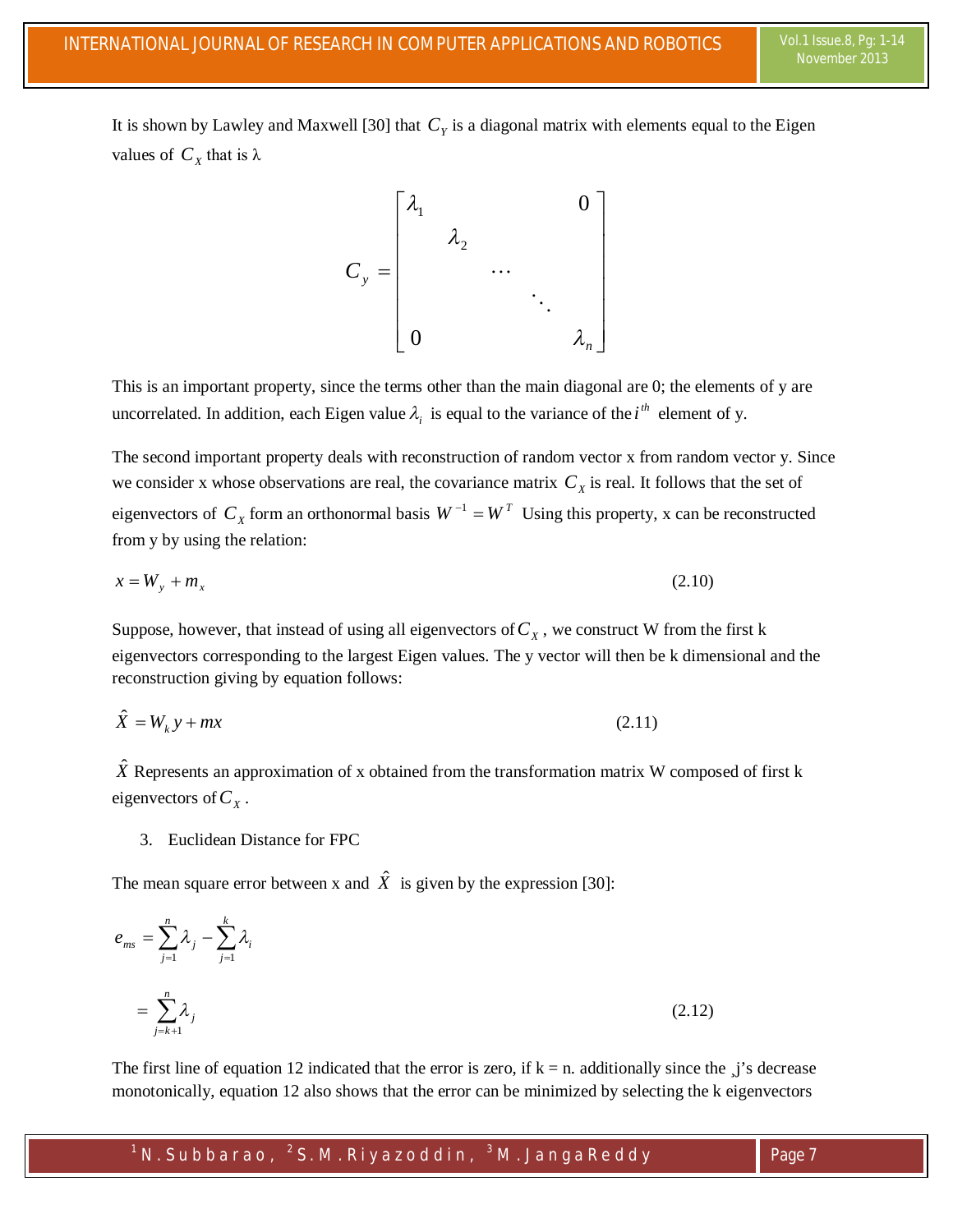associated with the largest Eigen values. Thus PCA is optimal in the sense that it minimizes the mean square error between the vector x and its approximation  $\ddot{X}$ .

Thus Recognition of images using PCA takes three basic steps. The transformation matrix is first created using the training images. Next, the training images are projected onto the matrix columns. Finally, the test images are identified by projecting these into the subspace and comparing them to the trained images in the subspace domain. But finding the finger discriminating features like minutia, valleys or ridges is very difficult task using PCA whose basic task is dimension reduction and also used as a classifier. To mitigate this problem a new method is proposed where the finger features are located first with help of canny edge detection technique and then classification is done using PCA.

# **Iv. Proposed Method**



Depending on the noise level, no clear separation can be found, thereby restricting the use of the Euclidean distance. In this section we show that the use of type canny edge or Sobel edge detection [10] can help mitigating the influence of noise. The edge detection is applied at the moment that the image is inserted into the base and when the test image is acquired. With the inclusion of edge detection component the complete sequence of the algorithm is:

Step 1: Store previously the fingerprint database

Step2: Apply Edge Detections:

Step3: Build the image space by using the PCA

Step4: Define the criteria for classification using neural networks.

Step5: Acquire, apply edge detection and project the fingerprint testing image into image space Step6: Decide whether Test Image belongs or not to the stored base.

We apply "Canny" edge detection component of the

#### **Canny edge detection algorithm**

The purpose of edge detection in general is to significantly reduce the amount of data in an image, while preserving the structural properties to be used for further image processing. The aim of John F. Canny [ref1, ref2] was to develop an algorithm that is optimal with regards to the following criteria:

1. **Detection**: The probability of detecting real edge points should be maximized while the Probability of falsely detecting non-edge points should be minimized. This corresponds to Maximizing the signal-tonoise ratio.

2. **Localization**: The detected edges should be as close as possible to the real edges.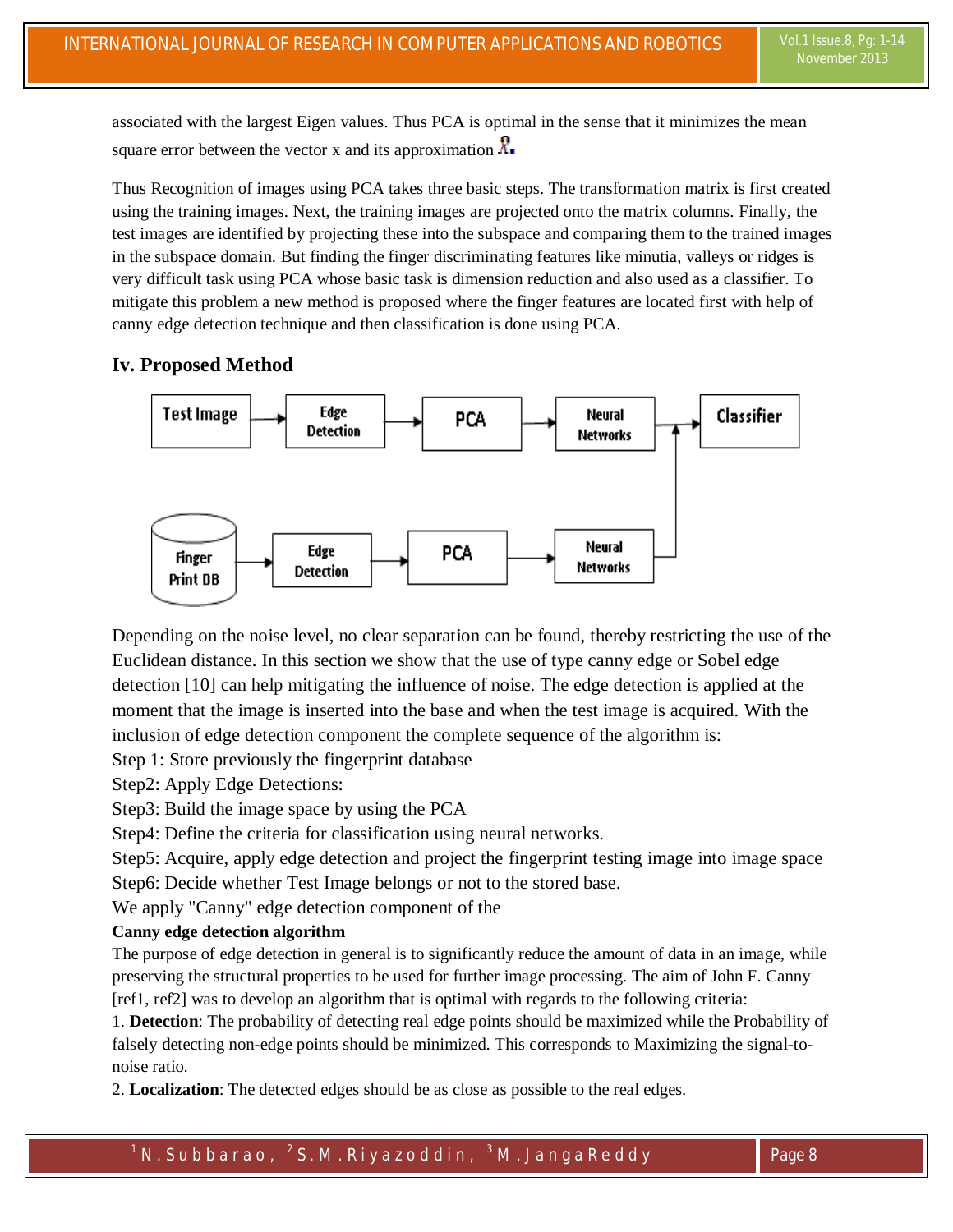3. **Number of responses**: One real edge should not result in more than one detected edge Canny's Edge Detector is optimal for a certain class of edges (known as step edges).

#### **STEP I: Noise reduction by smoothing**

Noise contained in image is smoothed by convolving the input image I (i, j) with Gaussian filter G. Mathematically, the smooth resultant image is given by

$$
F(i, j) = G * I(i, j)
$$

Prewitt operators are simpler to operator as compared to sobel operator but more sensitive to noise in comparison with sobel operator.

#### **STEP II: Finding gradients**

In this step we detect the edges where the change in greyscale intensity is maximum. Required areas are determined with the help of gradient of images. Sobel operator is used to determine the gradient at each pixel of smoothened image. Sobel operators in i and j directions are given as

$$
D_i = \begin{bmatrix} -1 & 0 & +1 \\ -2 & 0 & +2 \\ -1 & 0 & +1 \end{bmatrix} \text{And } D_j = \begin{bmatrix} +1 & +2 & +1 \\ 0 & 0 & 0 \\ -1 & -2 & -1 \end{bmatrix}
$$

These sobel masks are convolved with smoothed image and giving gradients in i and j directions.

$$
G_i = D_i * F(i, j)
$$
 And  $G_j = D_j * F(i, j)$ 

Therefore edge strength or magnitude of gradient of a pixel is given by

$$
G=\sqrt{{G_i}^2+{G_j}^2}
$$

The direction of gradient is given by

$$
\theta = \arctan\left(\frac{G_j}{G_i}\right)
$$

 $G_i$  And  $G_j$  are the gradients in the i- and j-directions respectively.

#### **STEP III: Non maximum suppressions:**

Non maximum suppression is carried out to reserves all local maxima in the gradient image, and deleting everything else this results in thin edges. For a pixel M (i, j):

Firstly round the gradient direction  $\theta$  nearest45°, then compare the gradient magnitude of the

pixels in positive and negative gradient directions i.e. If gradient direction is east then compare with gradient of the pixels in east and west directions say  $E(i, j)$  and  $W(i, j)$ respectively.

 $\Box$  If the edge strength of pixel M (i, j) is largest than that of E (i, j) and W (i, j), then preserve the value of gradient and mark M (i, j) as edge pixel, if not then suppress or remove.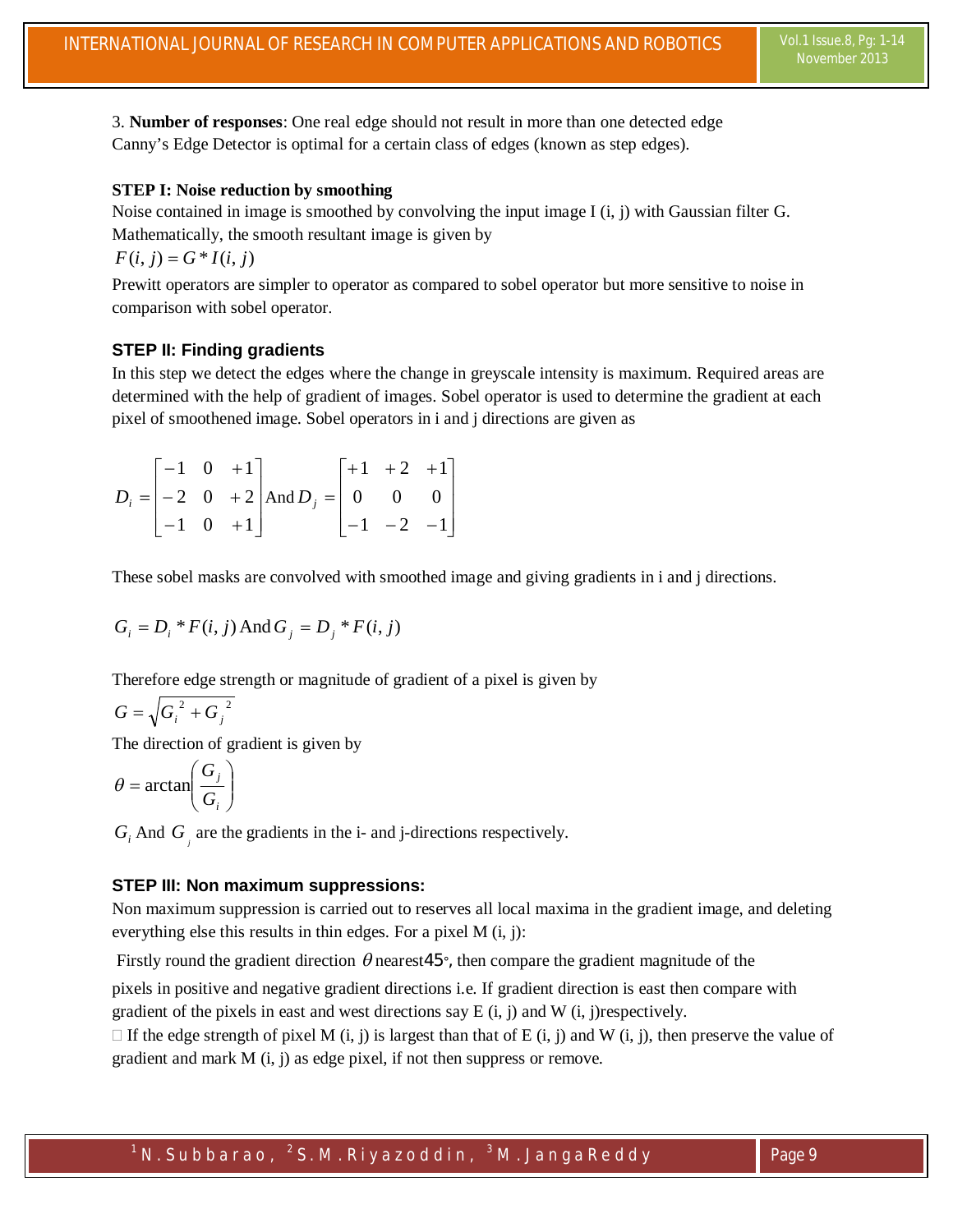## **STEP IV: Hysteresis thresholding**:

The output of non-maxima suppression still contains the local maxima created by noise. Instead choosing a single threshold, for avoiding the problem of streaking two thresholds  $t_{high}$  and  $t_{low}$  are used.

For a pixel M (i, j) having gradient magnitude G following conditions exists to detect pixel as Edge:

- If  $G \leq t_{low}$  than discard the edge.
- If  $G > \t{than } t_{high}$  keep the edge.
- If  $t_{low} < G <$  and  $t_{high}$  and any of its neighbors in a 3  $\times$ 3 region around it have gradient magnitudes greater than  $t_{high}$  keep the edge.

 If none of pixel (x, y)'s neighbors have high gradient magnitudes but at least one falls between  $t_{low}$  and  $t_{high}$  search the 5  $\times$  5 region to see if any of these pixels have a

Magnitude greater than thigh. If so, keep the edge.

Else, discard the edge.

#### **Result Analysis**

The proposed system is analyzed using sample Caltech fingerprint database. In this method the total number of 21Train Database and 5 Test Database images are used.



| <b>Method</b> | <b>Train</b> | <b>Test</b> | <b>True</b> | False       | Accur       |
|---------------|--------------|-------------|-------------|-------------|-------------|
|               |              | S           | <b>Clas</b> | <b>Clas</b> | a           |
|               | $\mathbf n$  | a           | sific       | sific       | $\mathbf c$ |
|               | g            | m           | ation       | ation       | y           |
|               | S            | p           |             |             |             |
|               | a            |             |             |             | (%)         |
|               | m            | e           |             |             |             |
|               | p            | ${\bf S}$   |             |             |             |
|               |              |             |             |             |             |
|               | e            |             |             |             |             |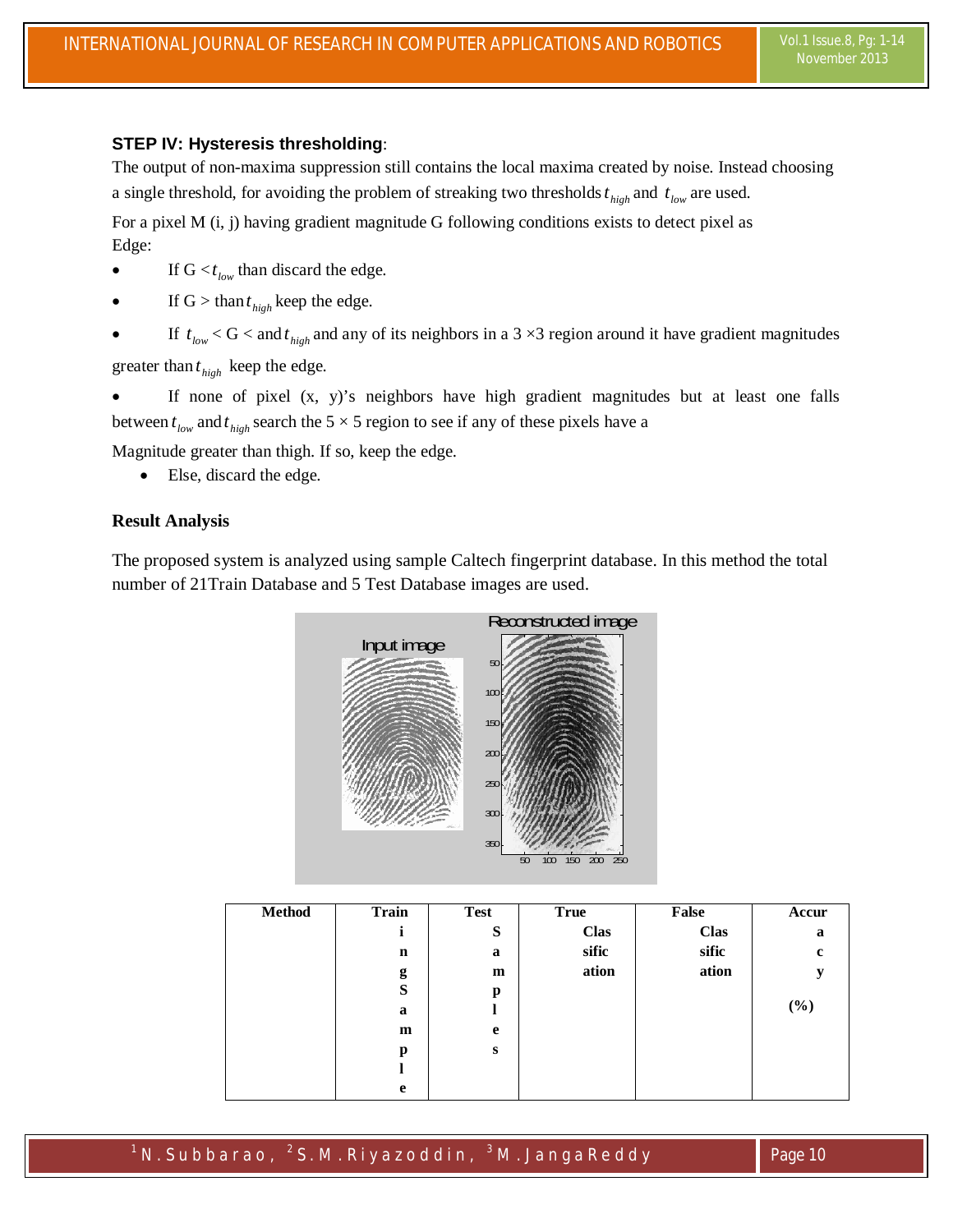|                   | s  |    |    |       |
|-------------------|----|----|----|-------|
| <b>PCA</b>        | 50 | 31 | 25 | 80.64 |
| $PCA + ca$<br>nny | 50 | 31 | 28 | 90.32 |



**Fig.4. Histogram Analysis of Reconstruction**

Further this method is extended to improve the recognition accuracy by using multilayer perceptron neural network.

### **a. RBF Neural Network – Classifier**

An RBF neural network as shown in figure 2 with a mapping  $\mathfrak{R}^T\to\mathfrak{R}^S$  .Let  $P\in\mathfrak{R}^T$  be the input vector and  $C_i \in \mathfrak{R}^T$   $(1 \le i \le u)$  be the prototype of the input vector. The output of each RBF unit is as follows: [3].

$$
R_i(P) = R_i(\|P - C_i\|) \qquad i = 1, 2, \dots, u
$$

Where ( $||-||$ ) indicates the Euclidean norm on the input space. Usually, the Gaussian function is preferred among all possible radial basis functions due to the fact that it is factorizable. Hence

$$
R_i(P) = \exp\left[-\frac{\left\|P - C_i\right\|^2}{\sigma_i^2}\right]
$$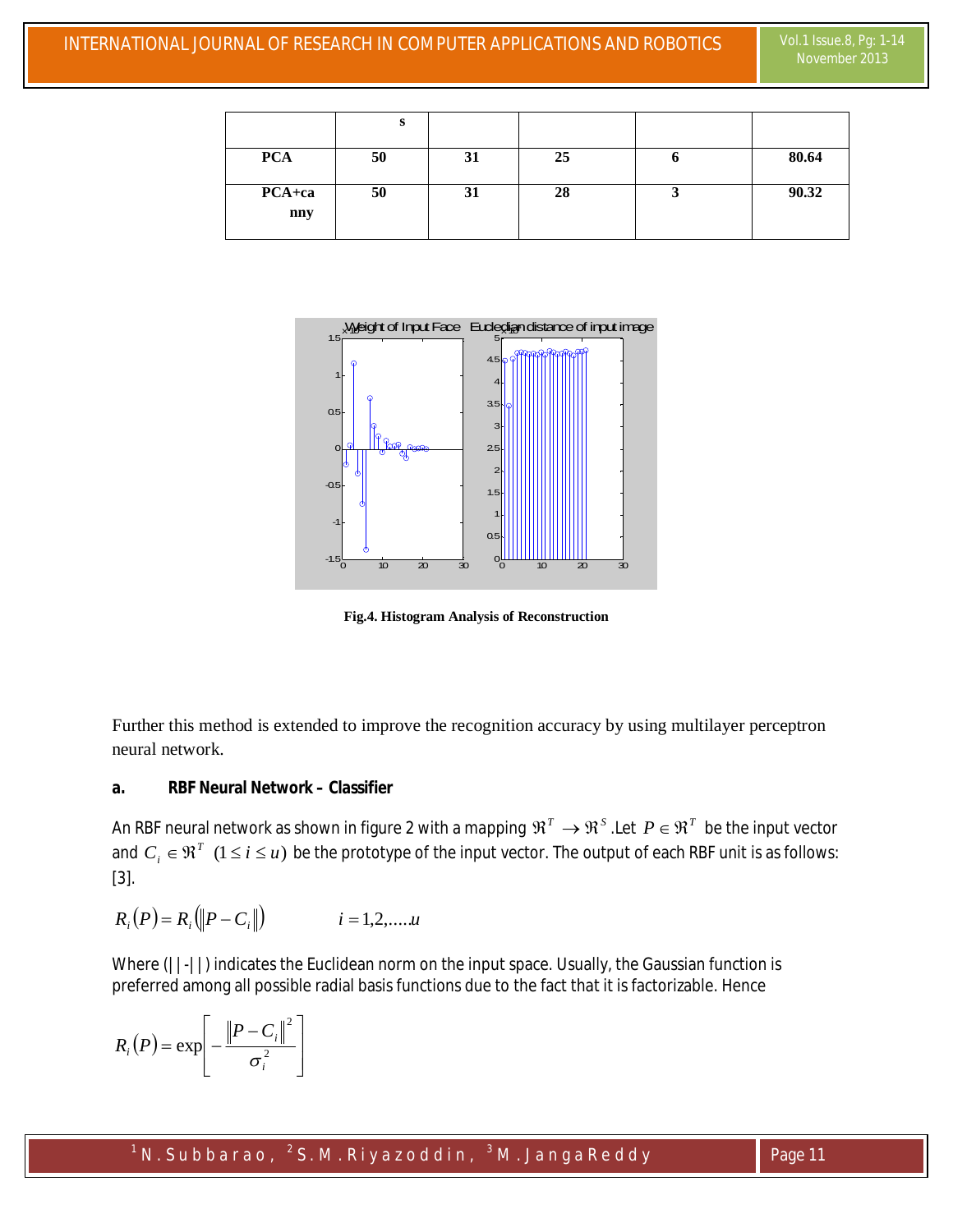Where  $\sigma_i^2$  is the width of the ith RBF unit.The jth output  $\,y_i(P)$  of an RBF neural network is

$$
y_i(P) = \sum_{i=1}^u R_j(P) \times W(i, j)
$$

(2.19)

where  $R_0 = 1$ , w(j,i) is the weight or strength of the i th receptive field to the j th output and  $w(i,0)$  is the bias of the j th output. In order to reduce the network complexity, the bias is not considered in the following analysis. We can see from (2.17) and (2.18) that the outputs of an RBF neural classifier are characterized by a linear discriminant function. They generate linear decision boundaries (hyperplanes) in the output space. Consequently, the performance of an RBF neural classifier strongly depends on the separability of classes in the k-dimensional space generated by the nonlinear transformation carried out by the u RBF units.

| <b>Method</b>    | <b>Training</b> | <b>Test</b>  | <b>True</b>        | <b>False</b>       | Accura |
|------------------|-----------------|--------------|--------------------|--------------------|--------|
|                  | <b>Samples</b>  | <b>Sampl</b> | <b>Classificat</b> | <b>Classificat</b> | cy     |
|                  |                 | <b>es</b>    | ion                | ion                |        |
|                  |                 |              |                    |                    | (%)    |
|                  |                 |              |                    |                    |        |
|                  |                 |              |                    |                    |        |
| <b>PCA</b>       | 50              | 31           | 25                 | 6                  | 80.64  |
|                  |                 |              |                    |                    |        |
| <b>PCA+canny</b> | 50              | 31           | 28                 | 3                  | 90.32  |
|                  |                 |              |                    |                    |        |
|                  |                 |              |                    |                    |        |
|                  |                 |              |                    |                    |        |
| PCA+Canny+       | 50              | 31           | 29                 | $\mathbf{2}$       | 93.54  |
| NN               |                 |              |                    |                    |        |
|                  |                 |              |                    |                    |        |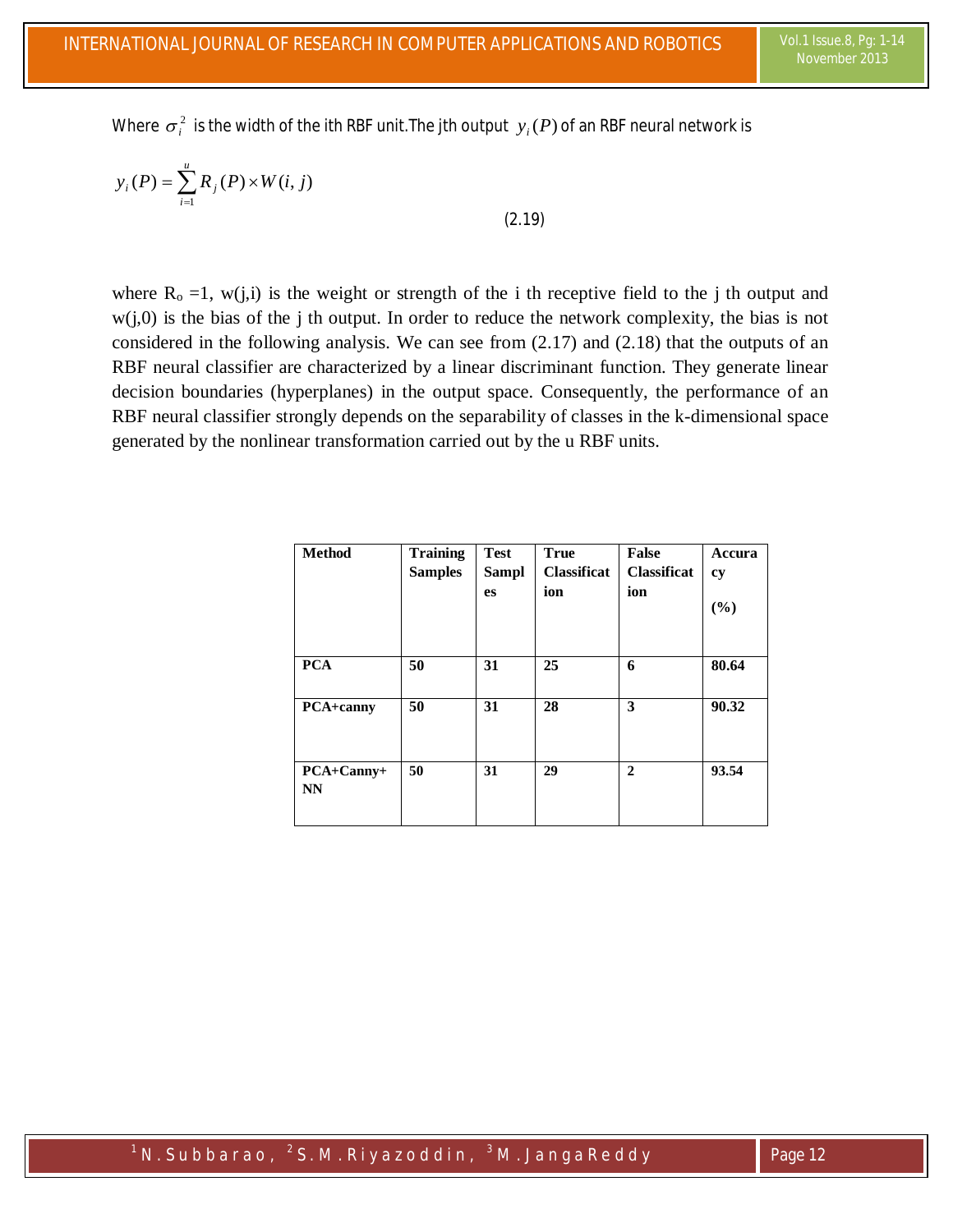

 **Fig.5. RBF Analysis using Gaussian Function**



 **Fig.6. RBF Analysis using Triangular RBF Function**

#### **V. Conclusion**

We have presented an enhanced Canny edge detection based fingerprint segmentation method and PCA is used for accurate classification and authentication of the individual for safe and secured internet banking. The performances of the proposed and existing algorithms have been evaluated in terms of True classifications using a database with medium-high quality finger print images .Experimental results show that the proposed enhanced algorithm robust than the existing system.

#### **Reference**

[1] Ernande F. Melo, H. M. de Oliveira, A Fingerprint-based Access Control using Principal Component Analysis and Edge Detection, vol.30,N.9, 2011.

[2] N. Yager and A. Amin, Fingerprint Classification: a Review, *Pattern AnalApplic,* vol.7: pp.77-93, 2004.

[3] M.M.S. Chong, T.H. Ngee, L. Jun and R K. L. Gay, Geometric Framework for Fingerprint Image Classification, *Pattern Recognition,* vol.30,N.9, pp.1475-1488, 1997.

[4]Neeta Murmuand AbhaOtti by "Fingerprint Recognition "in Department of Electrical Engineering National Institute of Technology Rourkela-2010.

 $^{\text{1}}$  N . Subbarao,  $^{\text{2}}$  S . M . Riyazoddin,  $^{\text{3}}$  M . Janga R e ddy  $\qquad \qquad \qquad \qquad$  Page 13